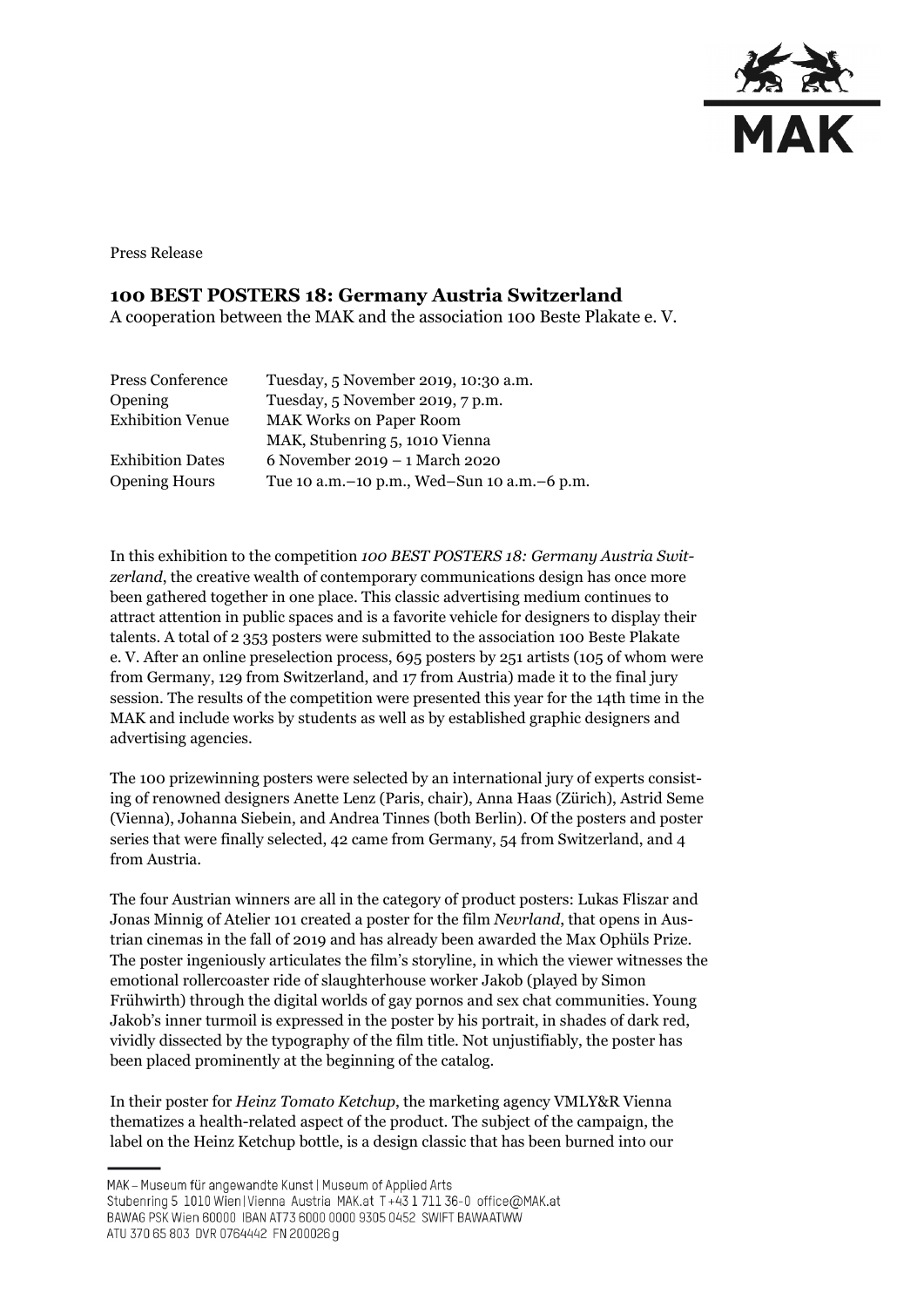

consciousness for decades. In the poster, the "E"—referring to the E-class preservatives and thickening agents that are usually found in such products but are not used by Heinz—is omitted from the company name.

Studio Es (Verena Panholzer and Paul Katterl) has created a fascinating poster series for *Purpur*, a hand-selected reddish rock salt from the Salzkammergut region of Austria*.* Studio Es stages the graininess and crystalline structure of this upmarket salt in a series of three monumental amorphous salt crystal structures: one poster each for the company's fine-, medium-, and coarse-grained salt.

David Einwaller and Lukas Novak designed their award-winning poster to celebrate 20 years of Radio Orange. The gigantic dimensions of the number 20 on the poster initially evoke two paper garlands that can take on "manifold" forms. Their spontaneous flexibility subtly refers to the guiding principle of this independent Austrian radio station, that stands for broadcasting off the beaten track. Like thorns, the corners symbolize the unsettling campaigns of critical journalism.

The exhibition is accompanied by a catalog entitled *C Beste Plakate XVIII. Deutschland Österreich Schweiz/C Best Posters XVIII. Germany Austria Switzerland* (304 pages, Verlag Kettler, Dortmund 2019, available at the MAK Design Shop for EUR 30.80) with contributions from each jury member and a feature article by Tulga Beyerle, director of the Museum für Kunst und Gewerbe Hamburg. Under the title *Women Designers? A Game of Hide and Seek* she sketches the checkered history of women in design, a field dominated by men, to include her own personal experience in the profession.

As was the case last year, visitors to the exhibition can delve deeper into the world of posters using the *Artivive* app, accessing animated "Moving Posters" featuring 19 winning motifs on their smart phone or tablet.

The opening exhibition to the competition *100 BEST POSTERS 18: Germany Austria Switzerland* commenced on 13 June 2019 in the Kulturforum Potsdamer Platz of the Staatliche Museen zu Berlin. Details of other exhibition locations may be found at [www.100-beste-plakate.de](http://www.100-beste-plakate.de/)

This year too, the winning posters will be added to the MAK Works on Paper Collection.

Press photos on the exhibition are available for download at MAK.at/en/press.